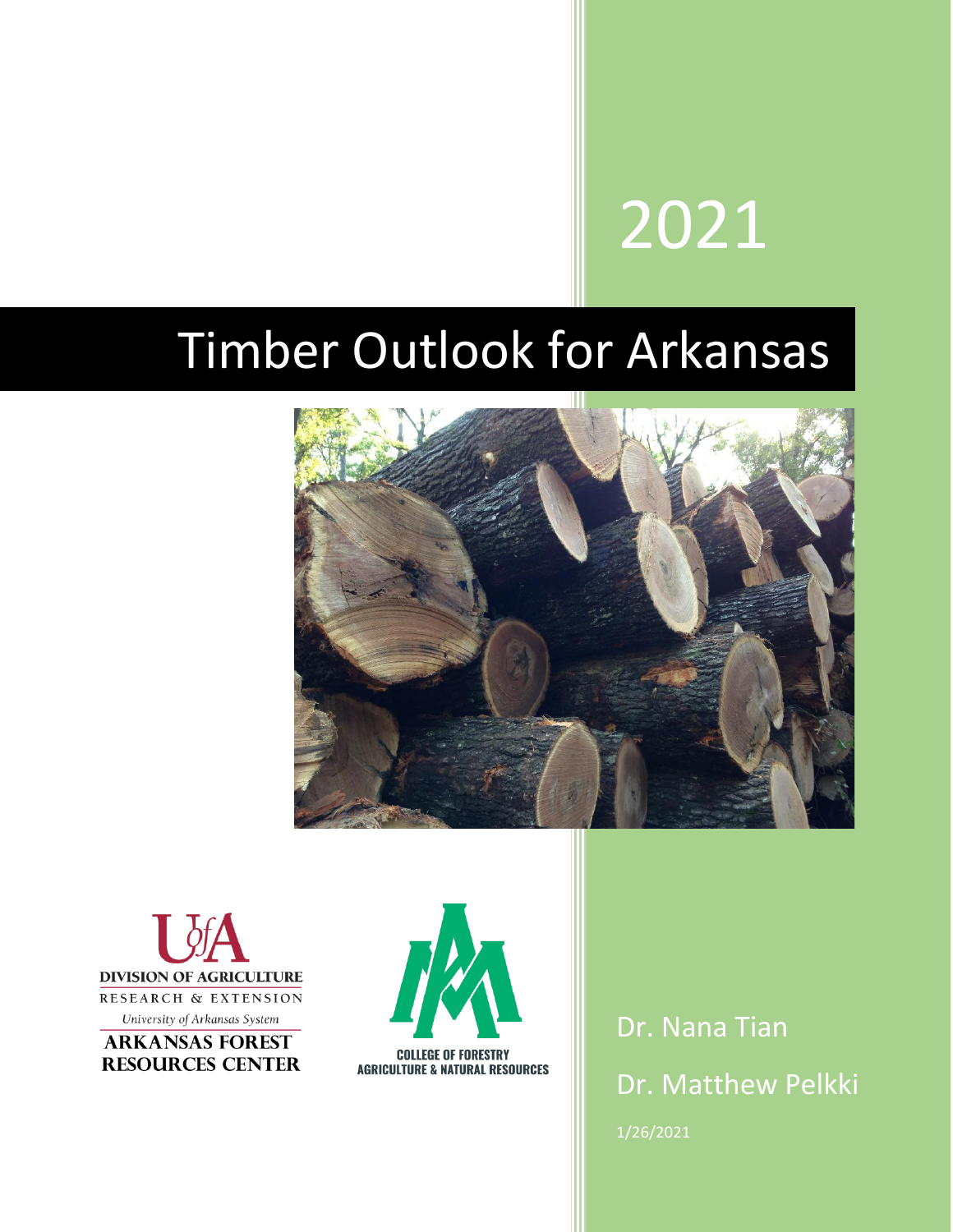#### **Authors**



**Dr. Nana Tian** is an Assistant Professor of Forest Economics in the College of Forestry, Agriculture and Natural Resources. She has been at UAM since 2019 and previously worked as the Forest Economist for the Texas A&M Forest Service. Dr. Tian's teaching and research involves forest economics and policy, private landowner certification and forest management, and valuation of natural resources.

(870) 460-1894 [tian@uamont.edu](mailto:tian@uamont.edu)



**Dr. Matthew Pelkki** is a Professor and George Clippert Chair of Forestry in the College of Forestry, Agriculture and Natural Resources. He has been at UAM since 2001. Dr. Pelkki's teaching and research work involves forest-based economic development, forest management, and forest products and markets.

(870) 460-1949 [pelkki@uamont.edu](mailto:pelkki@uamont.edu)

## Copies of this publication are available in electronic format at:

*Need link address here*

or by contacting the authors at:

The University of Arkansas at Monticello

College of Forestry, Agriculture, and Natural Resources

P.O. Box 3468

Monticello, AR 71656-3468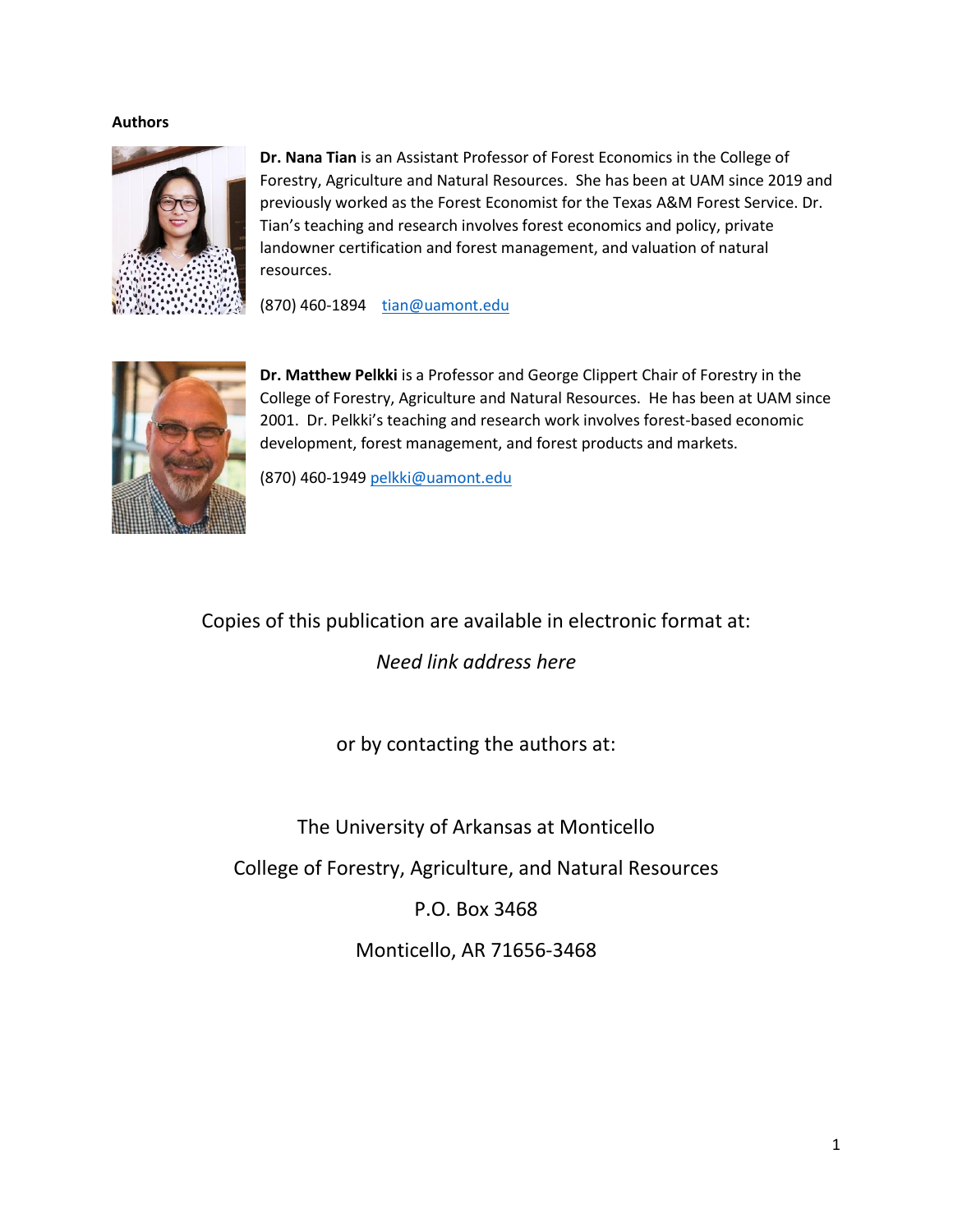## **Executive summary**

This report summarizes and identifies the status of Arkansas timber industries, potential impacts of COVID-19 pandemic on forest products markets, and opportunities for further economic development. The following list highlights the major findings of this report.

#### *Economic Context:*

- $\circ$  There was an economic downturn in early 2020 because of the COVID-19 pandemic.
- o Energy prices including crude oil price decreased in 2020.
- o Despite the pandemic, housing starts showed strong growth in 2020.
- o Remodeling and improvement expenditures increased in 2020, with a total estimation of \$220 billion, which is 20% above 2019 levels.
- o U.S. gross domestic product (GDP) showed a V-shaped decline and recovery in 2020 and in actual dollars, it currently stands at 2017 levels.
- $\circ$  Unemployment has not recovered to pre-pandemic levels, but should continue to fall in 2021.
- $\circ$  A steady but slow rate of inflation (1.5% per year) over the last five years will continue.
- o The Federal Reserve cut interest rates substantially in 2020.

#### *Mills Openings & Closings:*

- $\circ$  Georgia-Pacific (G-P) closed parts of its plant at Crossett and a particleboard plant in Hope, as well as the Sparkle paper towel line.
- $\circ$  Highland Pellets LLC, a Pine Bluff-based wood pellet producer is expanding and upgrading.
- o Shandong Sun Paper Co. officially declared the termination for the proposed Sun Bio linerboard mill at Arkadelphia, Arkansas (TMS AR1) in 2020.
- $\circ$  Koppers Inc. announced it would invest at least \$23 million to modernize the North Little Rock plant in the coming two years since 2020.
- o Structurlam Mass Timber Corporation, located at Conway, AR, will spend \$90 million to purchase, retrofit and equip a former steel plant.
- o Texas CLT (cross-laminated timber) located in Magnolia, AR, earned certification to manufacture CLT panels for the building market.

#### *Logging:*

- $\circ$  Logging costs increasing South wide in 2020 (1.5%) but in Arkansas the increase in costs is much higher (6.8%).
- $\circ$  Logger capacity limited for family-owned forestland in Arkansas. REIT and TIMO and other institutional ownerships are using most of logging capacity.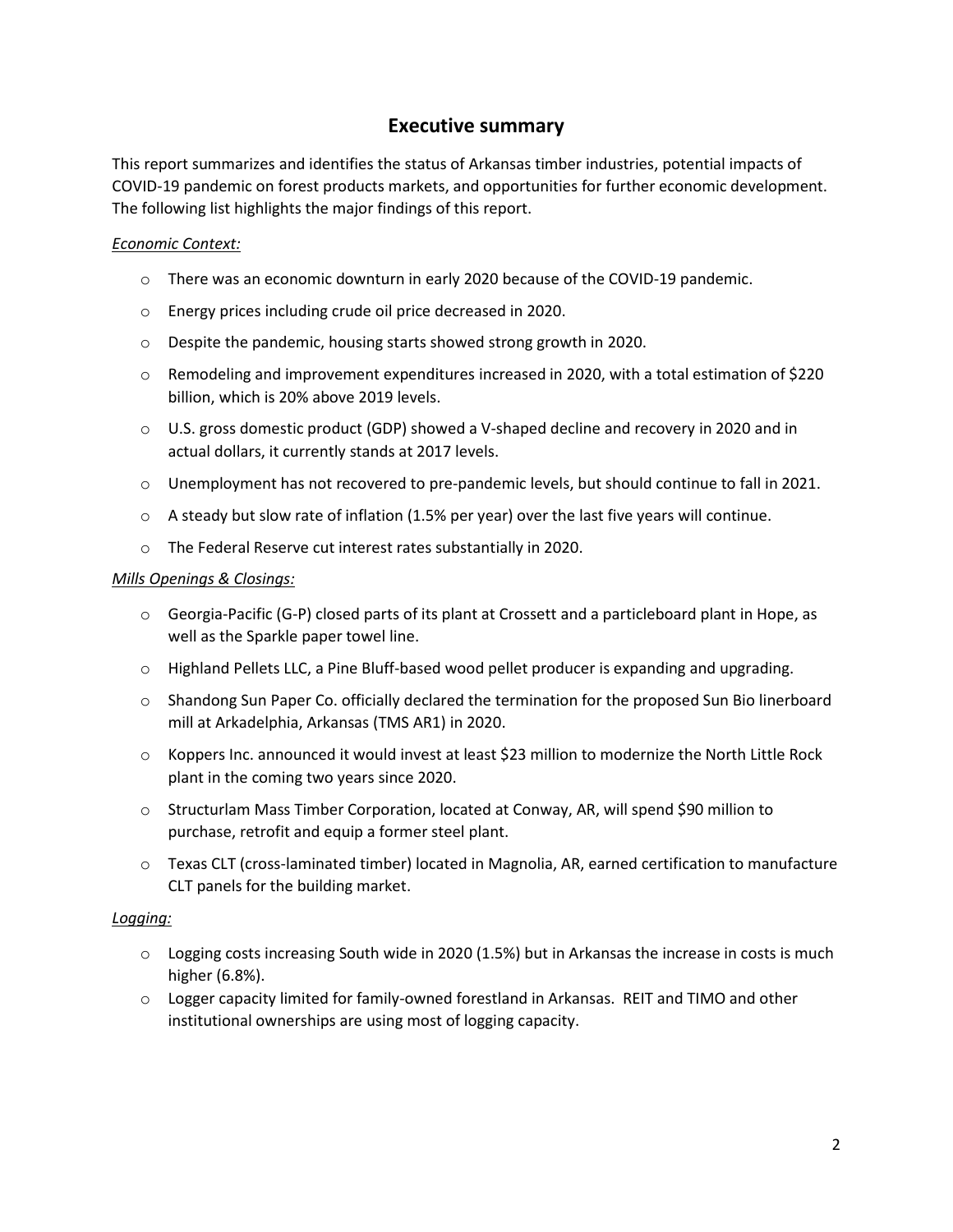#### *Lumber, Panel, and Pulp & Paper Markets:*

- $\circ$  Softwood lumber prices, as indicated by the Random Lengths Southern Composite price, averaged \$566/MBF in 2020, which was up 51% from the 2019 average.
- $\circ$  Lumber production costs were up in 2020 except for the initial surge of the pandemic.
- o Labor, energy, and wood fiber input costs for industry are expected to rise slowly in 2021.
- $\circ$  Producer price indicators for lumber and wood products and pulp and paper are declining, reflecting low wood fiber and energy costs in these sectors.
- $\circ$  Producer price indicators for maple and hardwood flooring increased steadily in the last half of 2020, reflecting the increasing demand and increased costs of higher-grade hardwood lumber.
- $\circ$  The framing lumber composite prices have increased by nearly 100% since 2010 and 2020 ended the year with a 50% year-to-date increase in softwood lumber prices.
- $\circ$  We expect southern lumber production to recover in 2021 in response to sustained housing demand and strong softwood lumber markets.
- o Hardwood lumber production in the South and Arkansas fell to exceptionally low levels in 2020.

#### *Stumpage Prices:*

- $\circ$  Stumpage prices in general in 2020 faced weaker markets and continue to reflect the abundance of wood resources in the South and in Arkansas.
- o Stumpage prices for all five major products were down in 2020.
- o The annual average price for pine sawtimber remained below \$25 per ton.
- o Pine chip-n-saw prices continue to fall in South-wide and Arkansas, but Arkansas prices have been consistently lower than the South-wide average.
- $\circ$  Pine ply logs and poles continue to see stumpage declines in Arkansas and South-wide, with the Arkansas stumpage markets for these products tracking closely with the South-wide averages.
- o Pulpwood prices were down in 2020. Pine pulpwood prices in Arkansas lower than those Southwide, and Arkansas hardwood pulpwood prices fell nearly \$3 per ton (-26%) from 2019.
- $\circ$  Cut and haul prices averaged \$20.22 per ton across Arkansas for all classes of timber from 2015-2020. South wide, the cut-and-haul cost averaged \$19.93 per ton.

#### *Potential Markets:*

- o Wood pellets production will grow with increasing international demanding in biofuel.
- $\circ$  With the popularity and acceptance of sustainable green energy worldwide, there is a likely increased domestic market for woody biomass based energy.
- o Demand for engineered timber will increase with further investments and improvements of facilities, such as StructurLam and Texas CLT.
- $\circ$  There will not be much change for stumpage prices in 2021 given the oversupply of timber resources.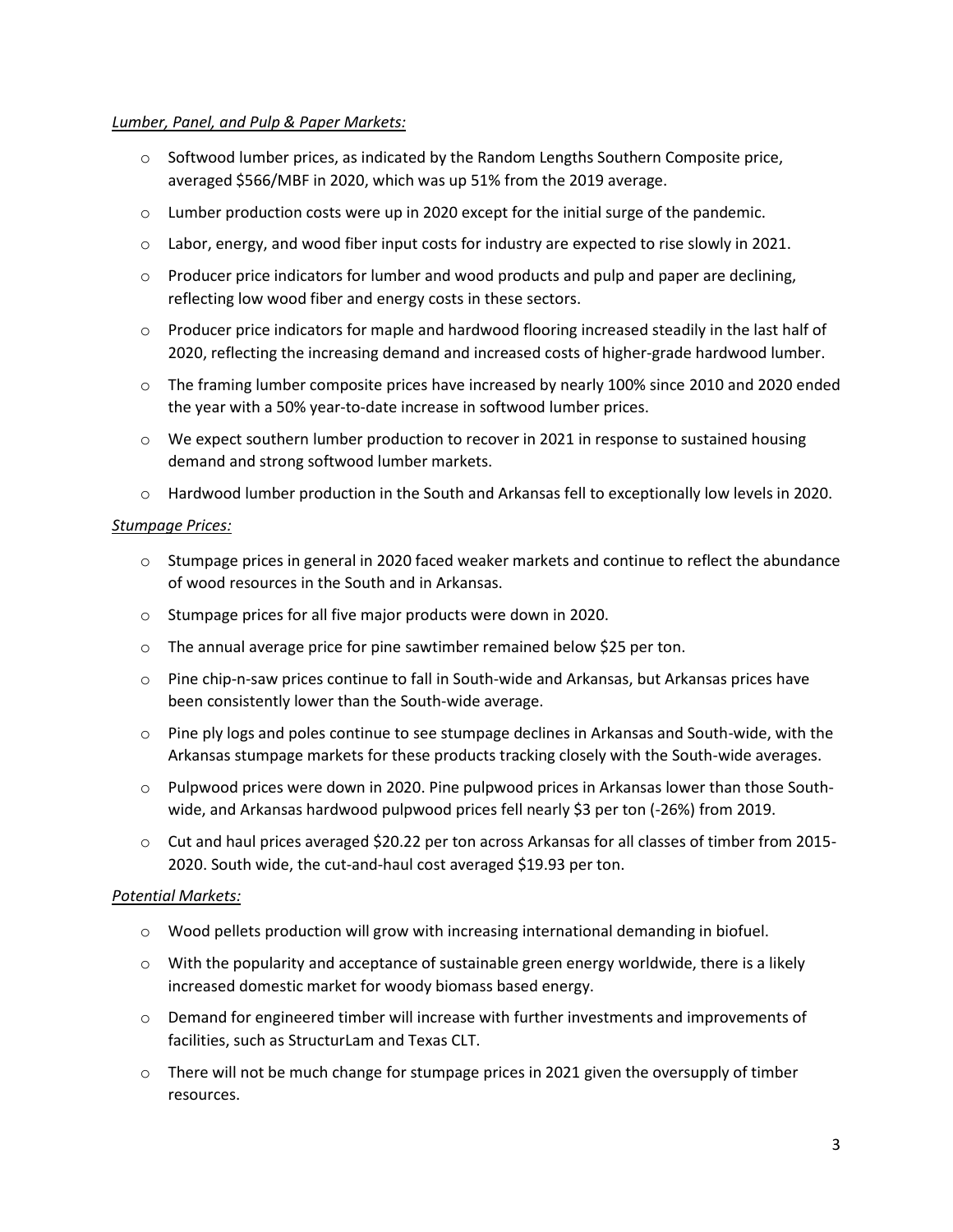#### **1 Introduction**

The American economy slowly recovered from the 2008 Great Recession over the past few years with a relatively strong trend. However, the COVID-19 coronavirus pandemic caused a sharp decline in economic activities and forced another economic recession this year. According to the report of "*The U.S. Entered a Recession in February"*, the United States economy officially entered a recession in February 2020, bring the longest economic expansion on record to an end. The economic growth was uneven in 2020 because of the COVID-19 pandemic. To be specific, there was a sharp drop in the growth of real gross domestic product (GDP) in the first (-5.0%) and second quarter (-31.4%) of 2020 as a result of the shut down in March and an unprecedented magnitude of the decline in employment and production. There was a 7.5 percent rise in GDP in the third quarter of 2020 and if not supported by further fiscal relief and stimulus in 2021 leaves future economic conditions uncertain.

Forest products industry has a strong connection with the economy through housing, manufacturing etc. Arkansas is third most timber-dependent economy in the nation and forestry is one of the Arkansas's top commodities. Timber and forest products industry is heavily integrated with the whole economy through a variety of economic activities such as housing, manufacturing, and customer goods. Likewise, timber industry was also imperiled by the worldwide pandemic in 2020.

U. S. housing starts especially the single-family construction is the largest wood products consuming sector had experienced month-overmonth fluctuation in 2020. The aggregate U.S. housing construction markets in March and April were negative on a monthly basis due to the economy lock-down and COVID-19

pandemic. Based on the U.S. Census Bureau report, privately owned housing starts at a seasonally adjusted annual rate in April (1.07 million) down 20.8% from March rate (1.36 million). Housing starts rebounded in the summer time and surged in December because of the historically low mortgage rates and pentup demand. According to the latest statistics, housing starts in December were at a seasonally adjusted annual rate of 1.669 million, which is 5.8% above the November rate.

Softwood lumber prices had historic increases as remodeling and housing demand outpaced production in 2020. These record price levels were driven by better-than-expected lumber demand, as homeowners increased repair and remodeling expenditures and were aggressive in building new homes. To be specific, remodeling and improvement expenditures had a total estimation of \$220 billion in 2020, which is 20% above (\$37 billion) 2019 levels.

Georgia-Pacific closed parts of its plant at Crossett that included the bleached board operations, as well as the extrusion plant, woodyard, pulp mill, as well as a significant portion of the energy complex. In addition, the G-P company shut down a particleboard plant in Hope and the Sparkle paper towel line. Totally, those closed operations affected around 655 workers in this region.

Highland Pellets LLC, a Pine Bluff-based wood pellet producer, declared an expansion and upgrade for its plant together with Orion Energy Partners LP. This is a long-term contract with capital investment from Orion Energy is \$135 million. Once the upgrade completed, it will have the capacity of producing 675,000 metric tonnes of sustainably sourced wood pellets per year.

In 2016, a Chinese company proposed to open Sun Paper, a \$1.5 billion paper mill in Clark County. The mill would have created hundreds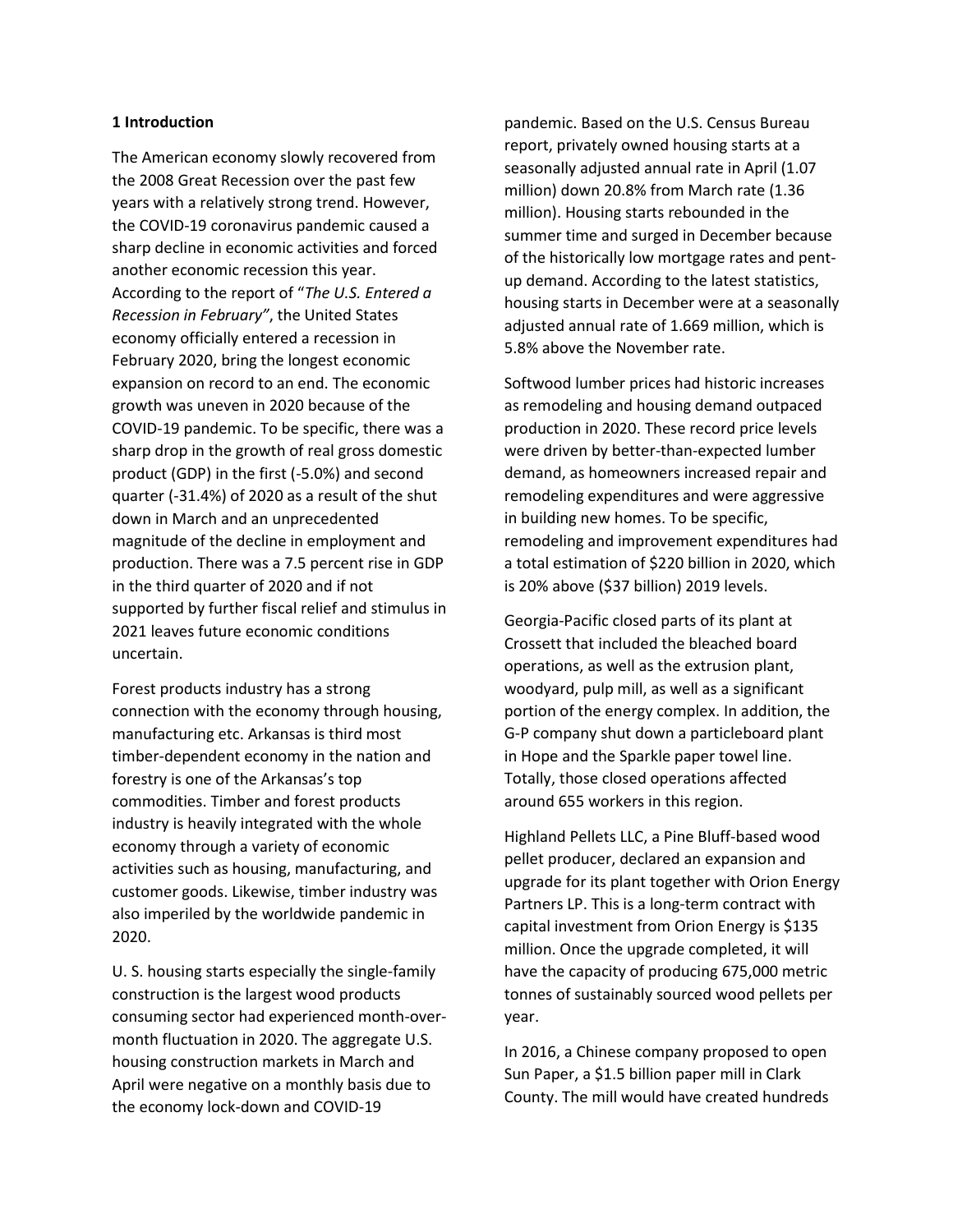of direct and indirect jobs. However, this proposal was terminated in 2020 because of the trade war between these two countries.

Koppers Inc., as a global provider of treated wood products, announced it would invest at least \$23 million to modernize the North Little Rock plant in the coming two years since 2020. The current 157-acre plant is capable of processing and treating around 1.5 million railroad crossties. This new investment will bring more job opportunities and more production such as switch ties, road crossings and framed bridged timbers.

Structurlam Mass Timber Corporation, located at Conway, AR, will spend \$90 million to purchase, retrofit and equip a former steel plant. This investment will create 130 new jobs and will source softwood lumber from Arkansas-grown Southern Pine trees.

The Magnolia, Arkansas cross-laminated timber (CLT) facility, Texas CLT, has been certified by Timber Products (TP) in 2020. Having this

certification, Texas CLT products are now available to the commercial building market. This facility has been producing CLT panels since 2019 but limited to crane mats, bridge panels, and shoring wall markets without this TP certification.

#### **2 General Economic Indicators**

US gross domestic product showed a V-shaped decline and recovery in 2020 (Figure 1) and in actual dollars, it currently stands at 2017 levels. We expect, with additional economic stimulus and widespread distribution of effective vaccines that the economy should recover to pre-pandemic levels by the end of 2021, with GDP growth of 5-6% in 2021 and 2022. Longterm, GDP growth is expected to be 2-3%, as indicated by the trend-line in Figure 1.

The consumer price index (CPI) shows a steady but slow rate of inflation (1.5% per year) over the last five years (Figure 2). The Federal Reserve cut interest rates substantially in 2020 to stimulate the economy (Figure 3). There is



*Figure 1. USA GDP Growth by quarter, 2015-2020.*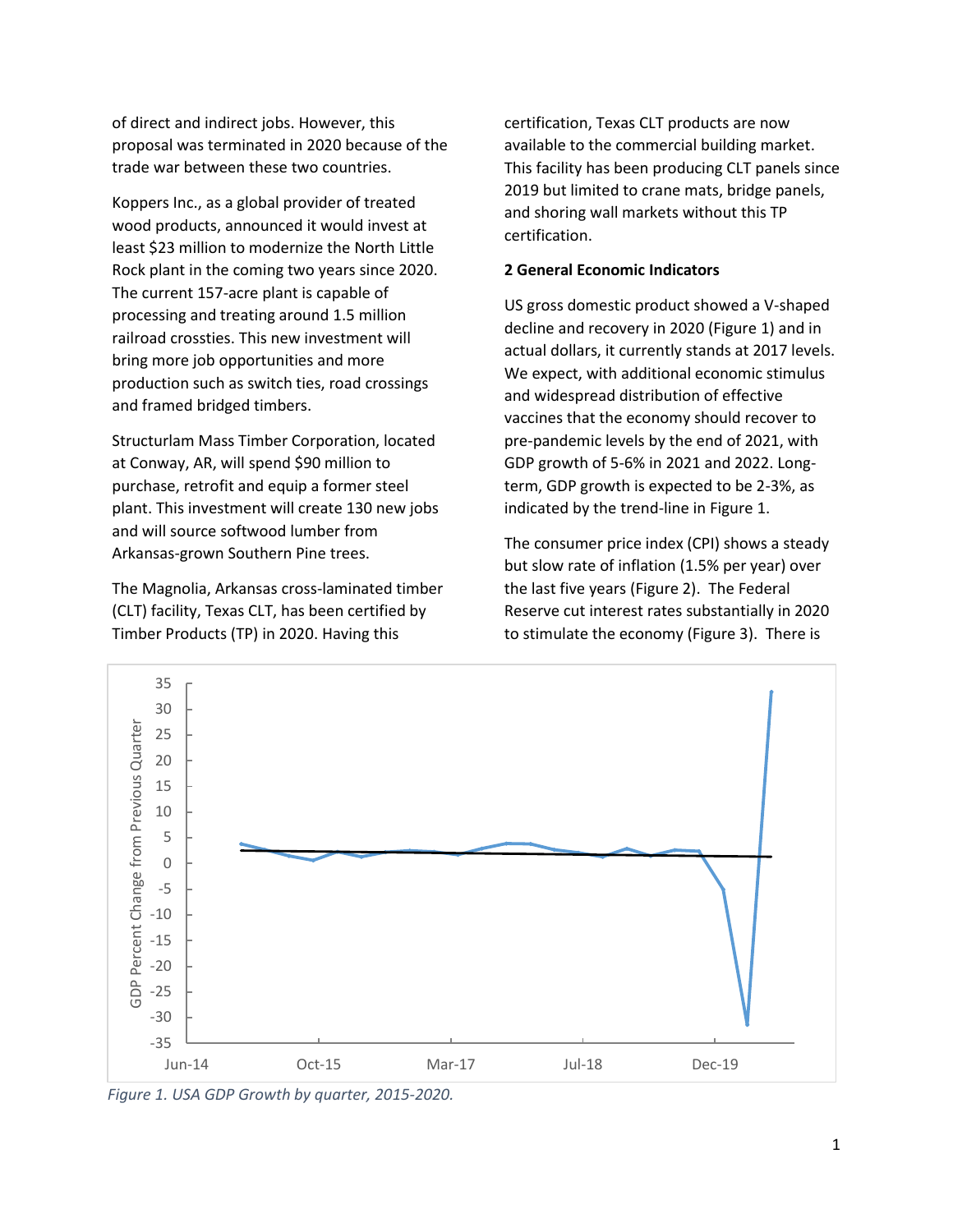

*Figure 2. Consumer price index, all urban consumers, all items, seasonally adjusted (1984=100).*



*Figure 3. US Bank prime loan rate, 2015-2020.*

no indication of increased inflation of more than 2-3% in 2021, and as such, the Federal Reserve has shown no desire to raise rates. Capital will continue to be make available to the economy through 2021.

Unemployment has not recovered to prepandemic levels (Figure 4), but the projected stimulus and vaccinations should continue to open the economy by summer and fall of 2021.

Unemployment should continue to fall in 2021, and by the end of year, we expect unemployment levels to reach 4 to 5 percent. Most of these jobs will be in the service sector in urban areas; the current increased labor pool is not located in rural areas or in manufacturing sectors, so we do not expect that tight labor markets in rural manufacturing areas like wood products is likely to improve.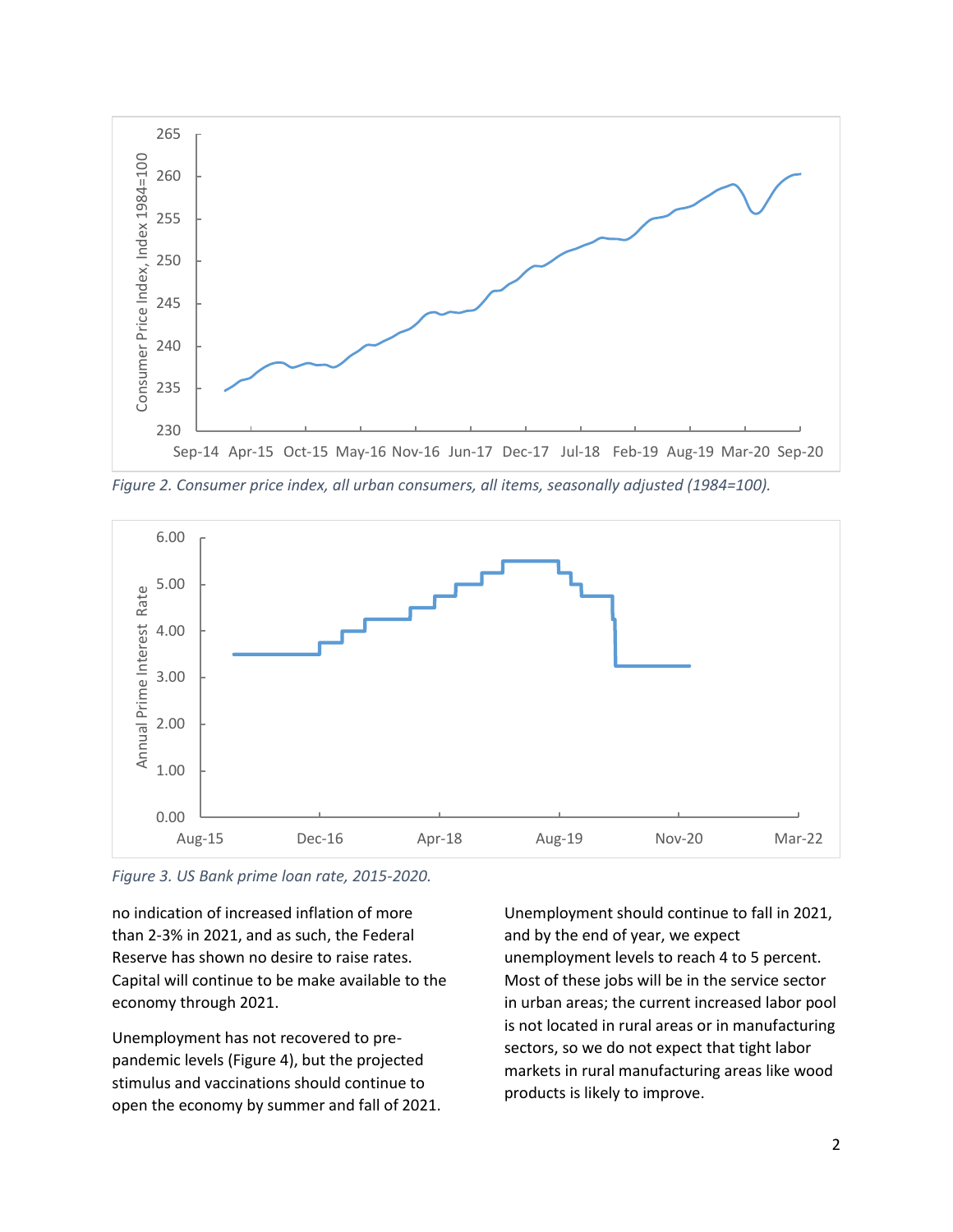

*Figure 4. USA Unemployment rate, August 2019 to December 2020.*

Despite the pandemic, housing starts showed continued strong growth in 2020, fueled by years of pent-up demand and stimulated by lowered interest rates (Figure 5). We expect lumber prices to ease somewhat and supply

increase, which should sustain a strong housing market with 1.5-1.6 million new starts in 2021.



*Figure 5. US Housing starts, seasonally adjusted rate in thousands (2015 through 2020).*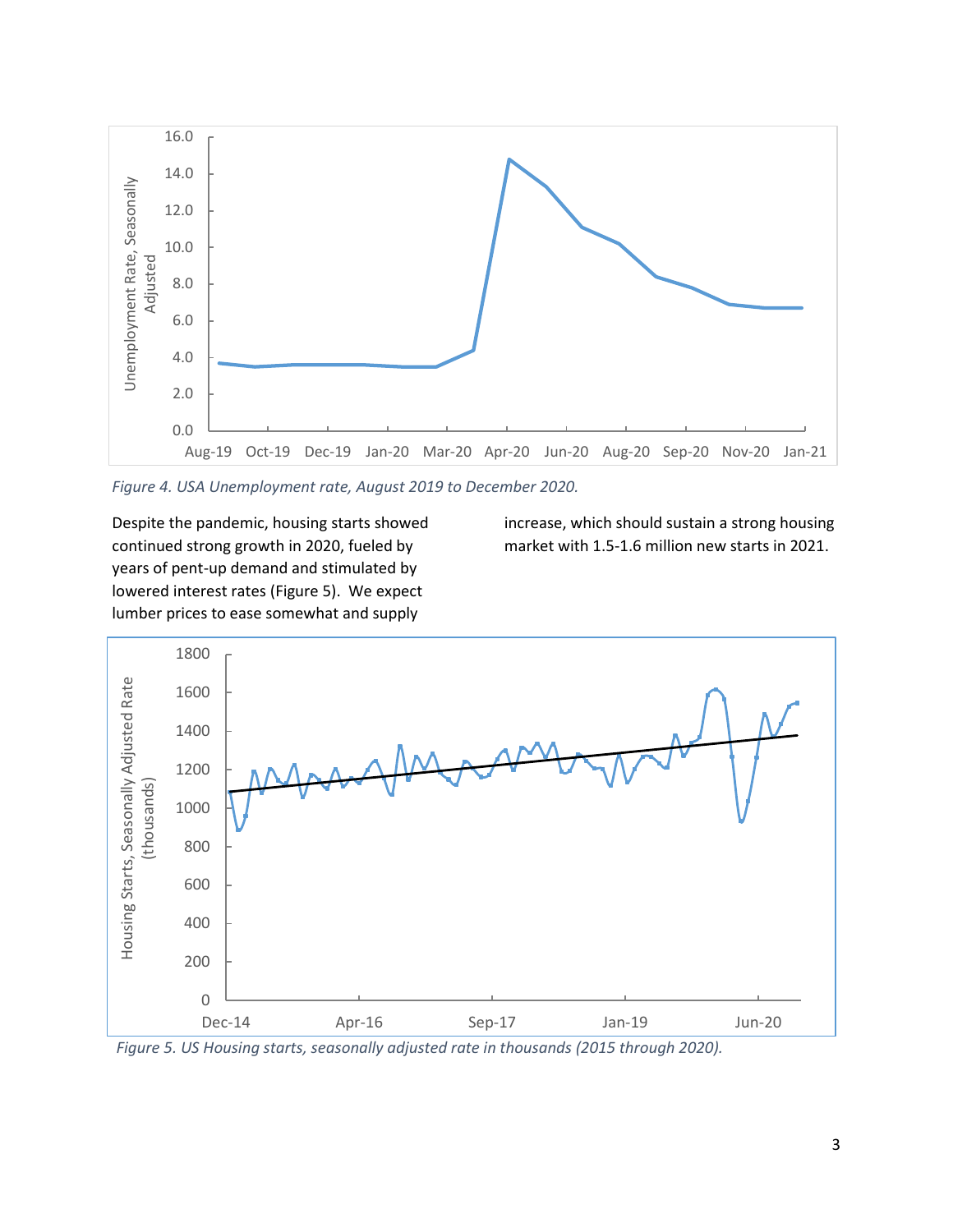Crude oil price experienced a V-shaped decline and recovery in 2020 (Figure 6) and currently, it rises steadily throughout December and is around \$50/barrel. This upward price movement of crude oil is, on one hand, ascribed to expectation of economic recovery with vaccinations of COVID-19. On the other hand, the production cuts are expected to continue this year, suggesting that crude oil price is likely to continue increase.

#### **3 Forest Products Indicators**

Producer price indicators for lumber and wood products (Figure 7) and pulp and paper (Figure 8) had been declining in 2019, reflecting low wood fiber and energy costs in these sectors. Lumber production costs were up in 2020 except for the initial surge of the pandemic. Trends in labor, energy, and wood fiber input costs for industry are expected to rise slowly in 2021. The PPI for maple and hardwood flooring dropped in late 2019 and early 2021, but increased steadily in the last half of 2020 (Figure 9). This reflects the increasing demand for flooring and millwork for new housing, and increased costs of higher-grade hardwood lumber throughout the eastern United States.

The framing lumber composite prices have increased by nearly 100% since 2010 and 2020 ended the year with a 50% year-to-date increase in softwood lumber prices. (Figure 10). A very similar trend followed by the structural panel composite price (Figure 11) in 2020. The US Commerce Department recently announced lower countervailing/anti-dumping duties on Canadian lumber from 20.23% to 8.99%; this should increase the supply and lower the cost of framing lumber available to builders in 2021. We expect southern lumber production to recover in 2021 in response to sustained housing demand and strong softwood lumber markets.

Hardwood lumber production in the South and Arkansas fell to exceptionally low levels in 2020 with low demand due to the pandemic, but did show growth in late 2020 (Figure 12), reflecting demand from the surprising end of year strength in the US housing market. Supply of most species and grades are adequate to current demand, however, yard inventories are low, especially in red and white oak. Oak demand is rising faster than other species, and fueled by low inventories, prices should move upward in 2021.



*Figure 6. Crude oil price, January 2019 to December 2020.*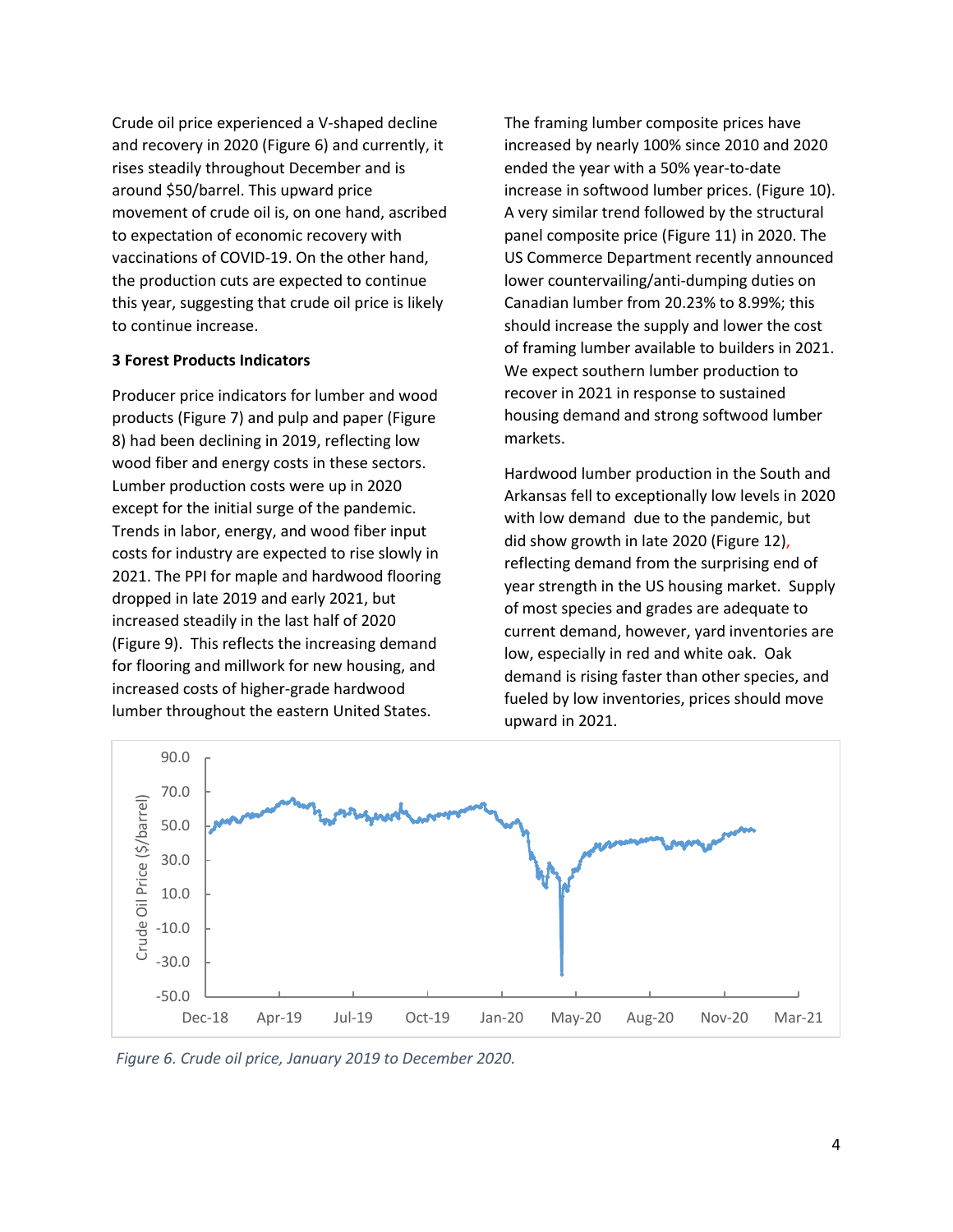

*Figure 7. Producer price index for lumber and wood products, 2017-2020 (1982 = 100).*



*Figure 8. Producer price index for pulp, paper, and allied products (1982=100).*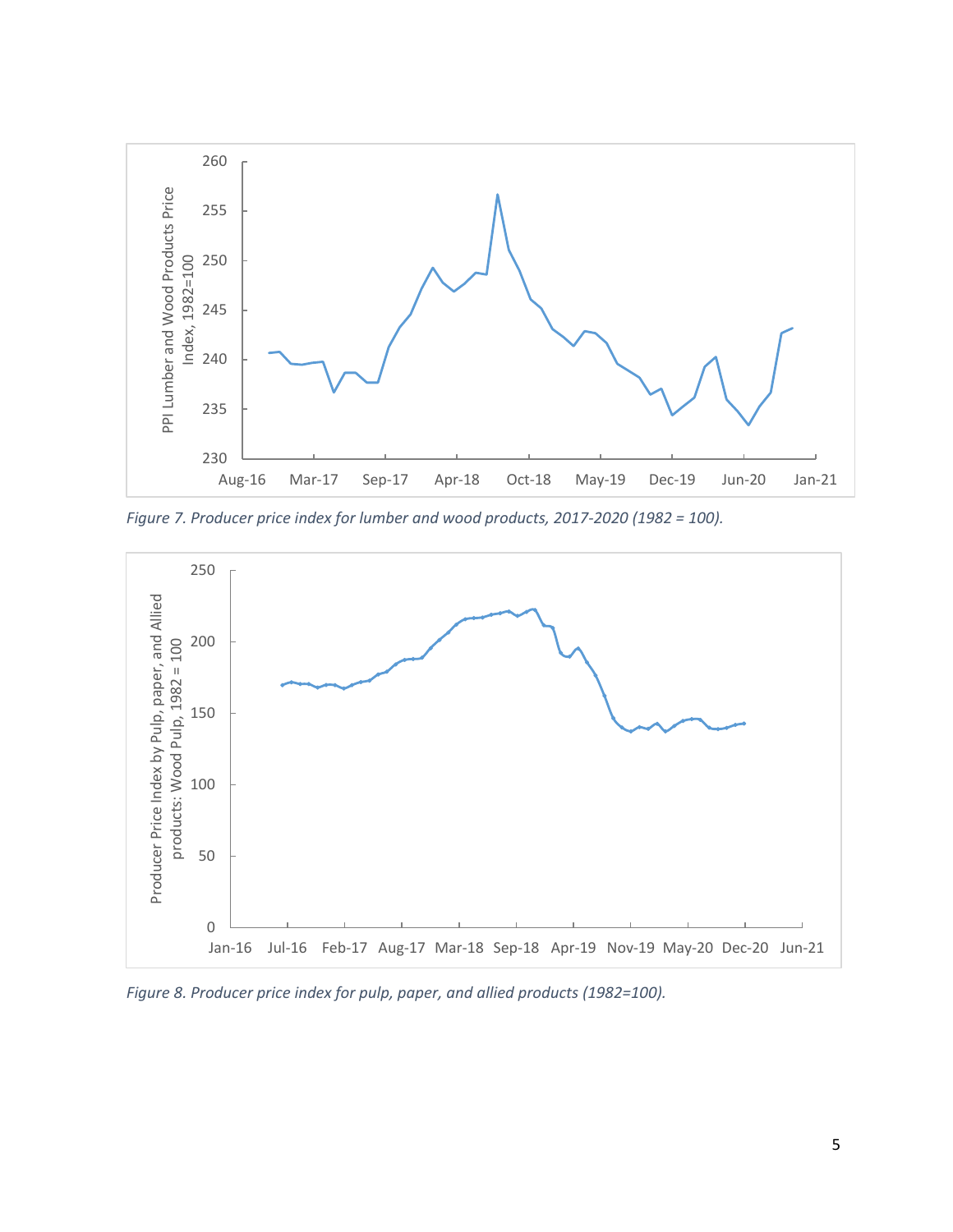

*Figure 9. Producer price index for oak and maple flooring (1984 = 100).*



*Figure 10. Framing lumber composite index, 2010-2020.*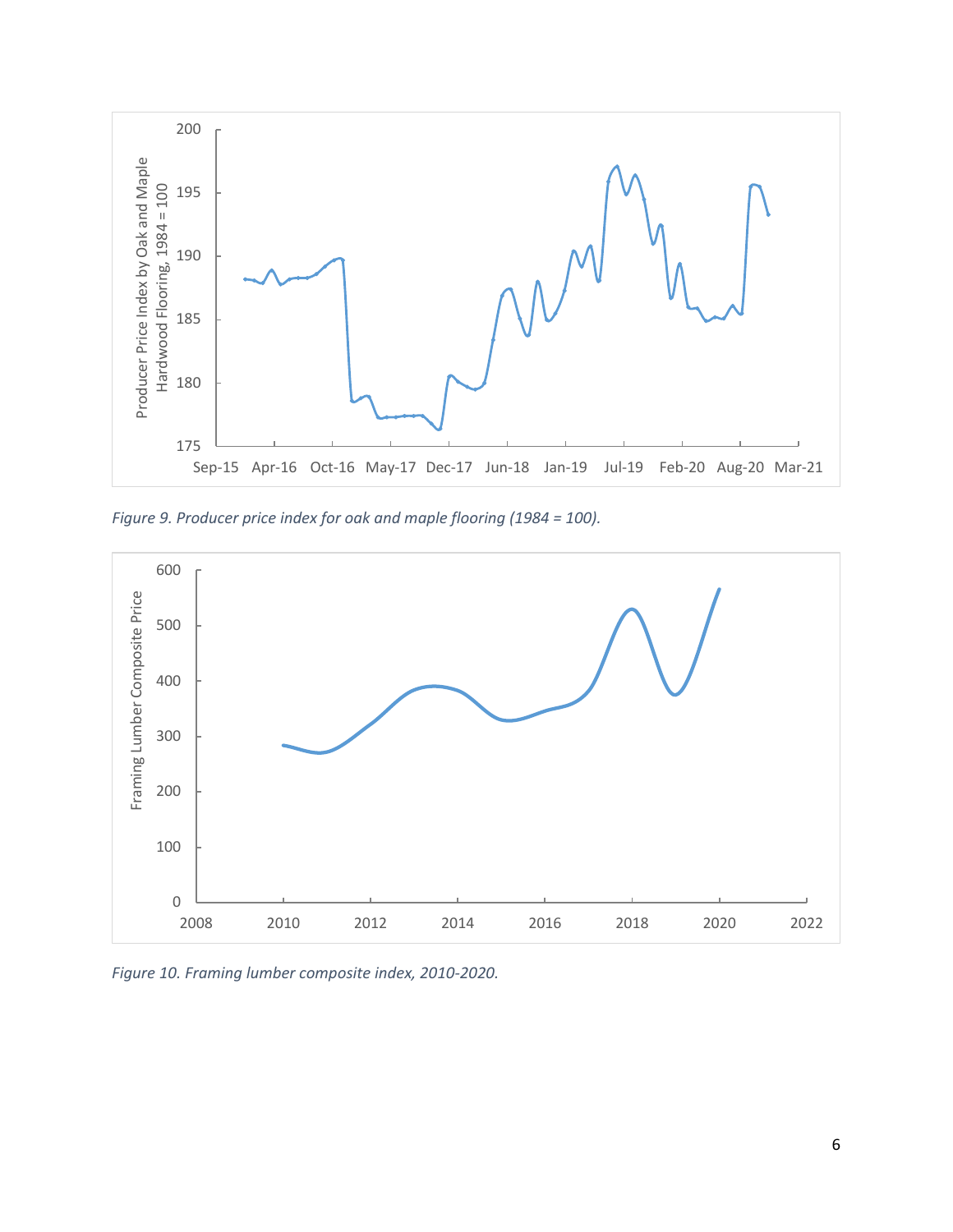

*Figure 11. Structural panel composite price, weekly, August to December 2020.*



*Figure 12. USA framing lumber production (BBF), July to December 2020.*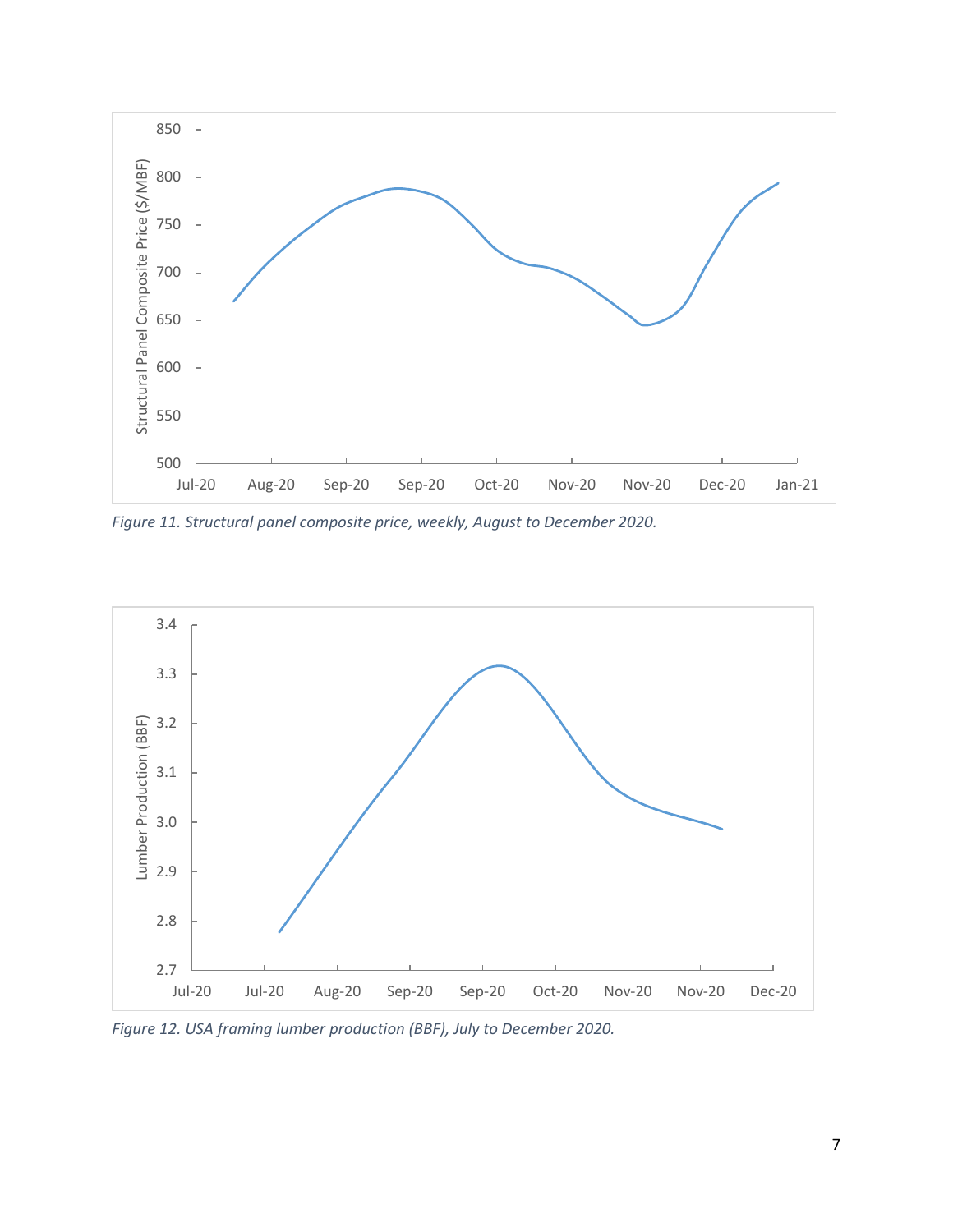The trade war between the U.S. and China has generated a variety of global economic uncertainty. Framing lumber exports decreased significantly due to the trade war and U.S. logs and lumbers subjected to 20-25% tariffs. Specifically, exports of Southern yellow pine

(SYP) lumber prices fell 12% and hardwood lumber exports decreased about 9% in 2020 from 2019 levels. Lumber global trade decreased in early-2020 because of COVID-19 pandemic and the economic lock down (Figure 13) and then showed a strong increasing price trend starting with a boom in residential remodeling and demand for retail lumber, followed by with the U.S. economy re-opening, increasing home sales and strong global demand.

Considering the continued strong demand, lumber exports are expected to continue increase in 2021.

#### **4 Stumpage Prices in Arkansas and the South**

Stumpage prices in general in 2020 faced weaker markets and continue to reflect the abundance of wood resources in the South and in Arkansas. In most categories, prices received by landowners has continued to decline over the last five years. Only mixed hardwood markets seem to show some steady increases (Figure 25), as high-oak prices are initiating some substitution in flooring, millwork and furniture markets.

Pine sawtimber prices continued to reflect markets with an oversupply of fiber (Figure 14), but in 2019 and 2020, stumpage prices in Arkansas, historically less than the South-wide average, increased by about 10% to equal the South-wide price. Within Arkansas, pine sawtimber stumpage prices in the Southern half of the state average \$2.45 per ton more on the stump than in the North (Figure 15).



*Figure 13. USA Framing lumber exports, monthly, August to December 2020.*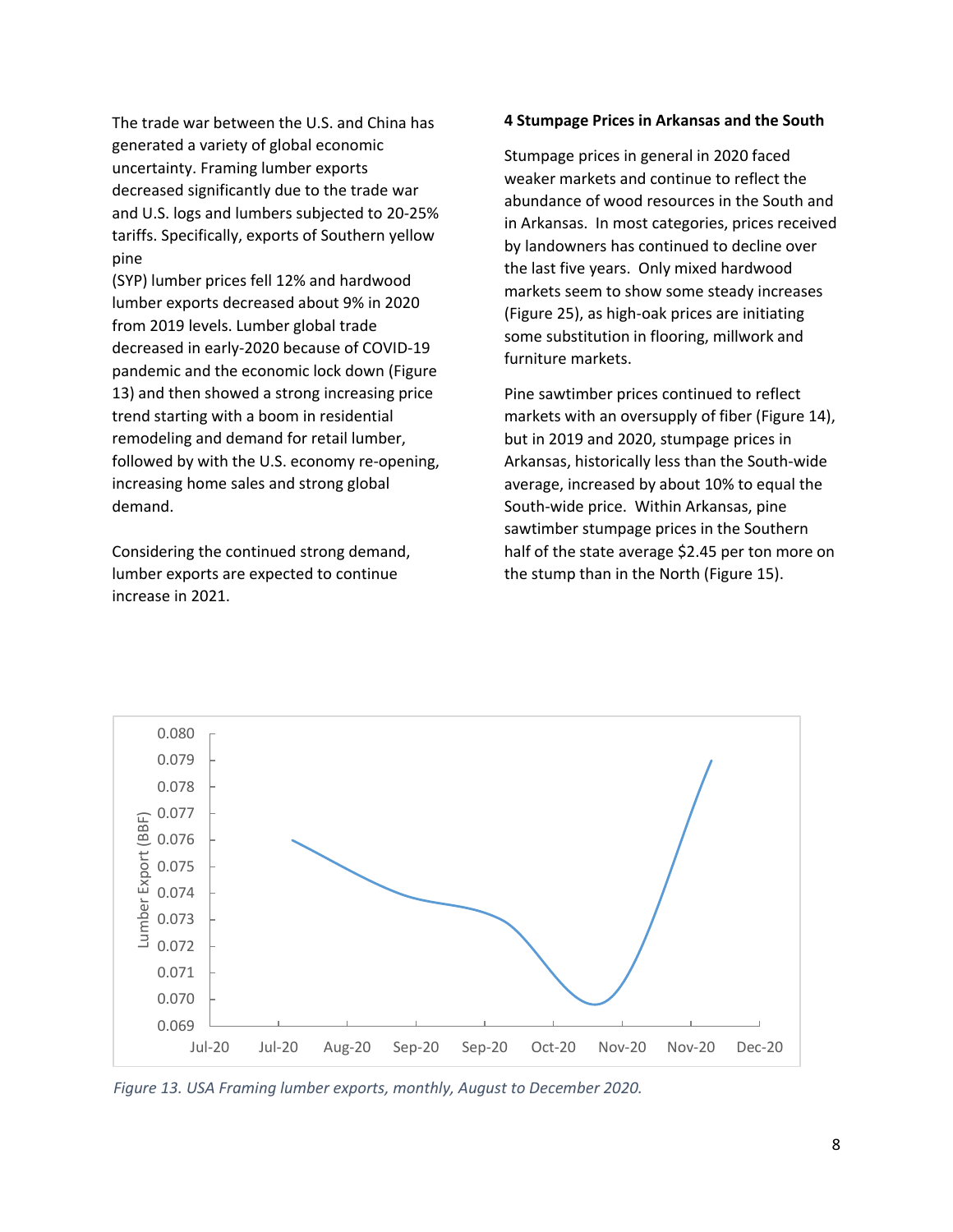

*Figure 14. Pine sawtimber stumpage prices in South-wide and in Arkansas, 2015-2020.*



*Figure 15. Arkansas pine sawtimber stumpage prices by north and south regions, 2019-2020.*

Pine chip-n-saw prices continue to fall in South wide and in Arkansas, but Arkansas prices have been consistently lower than the South-wide average and in 2020, Arkansas prices for CNS were \$2.60 less per ton the South-wide average (Figure 16). Within the state, stumpage prices are very similar in the North and South (Figure 17).

Pine ply logs and poles continue to see stumpage declines in Arkansas and South-wide, with the Arkansas stumpage markets for these products tracking closely with the South-wide averages (Figure 18 and 19). Regionally, there is very little difference in the stumpage price for ply logs (Figure 20) and the Arkansas pole market which exists primarily in the southern portion of the state, showed weaker markets in 2020 (Figure 21).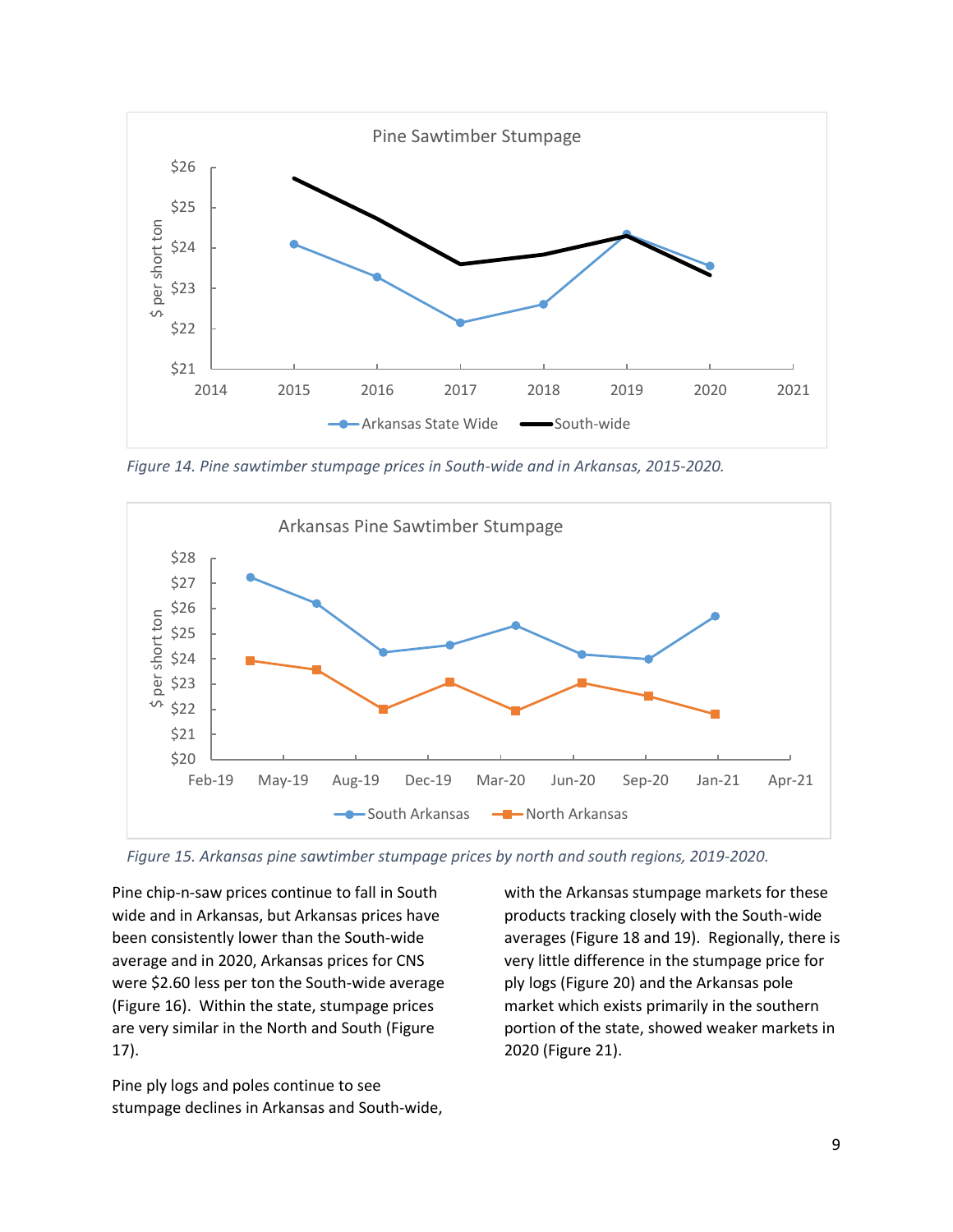

*Figure 16. Pine chip-n-saw stumpage prices South-wide and Arkansas averages.*



*Figure 17. Pine chip-n-saw prices in south and north Arkansas regions, 2019-2020.*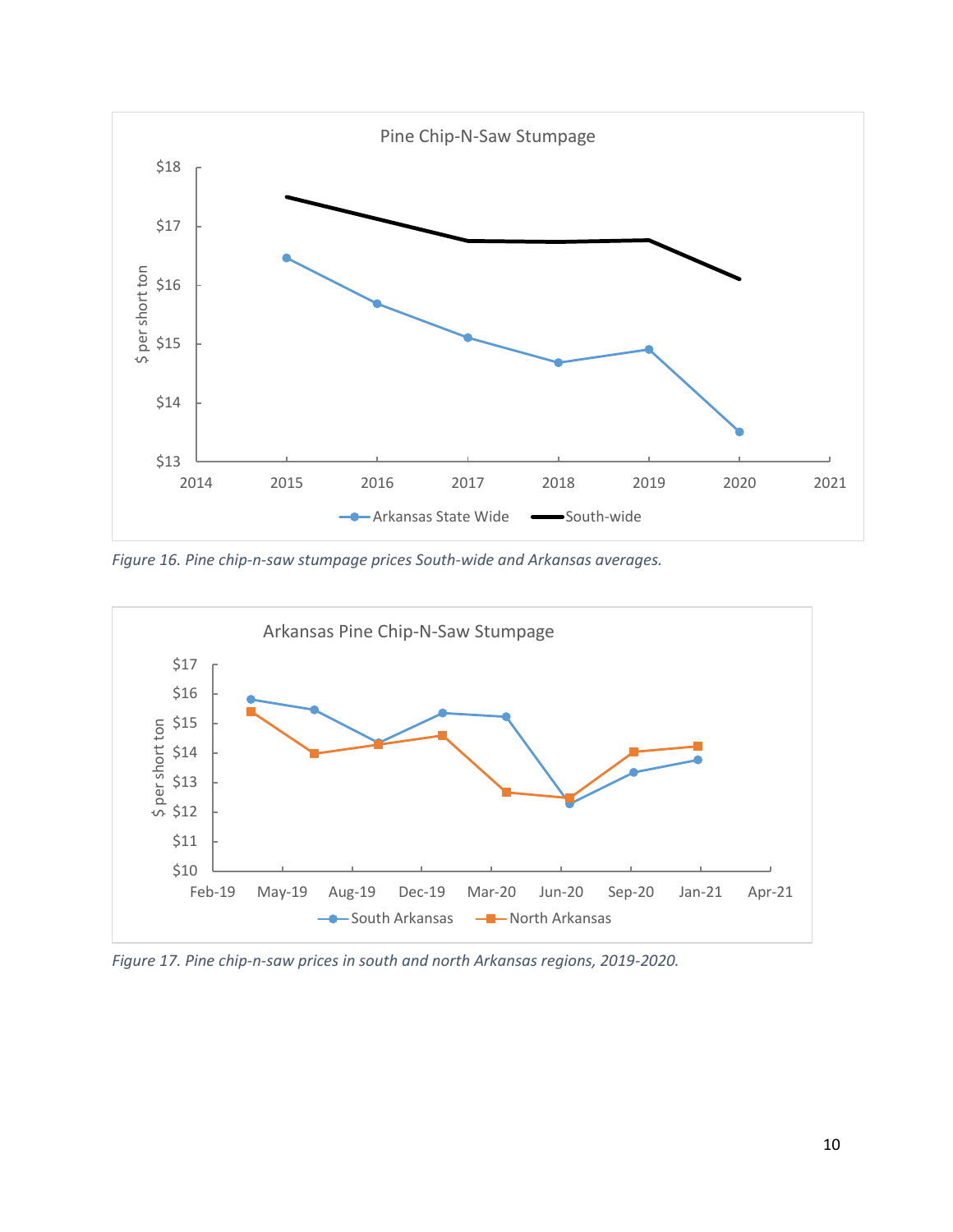

*Figure 18. Pine ply log stumpage prices South-wide and Arkansas averages.*



*Figure 19. Pine pole stumpage prices South-wide and Arkansas averages.*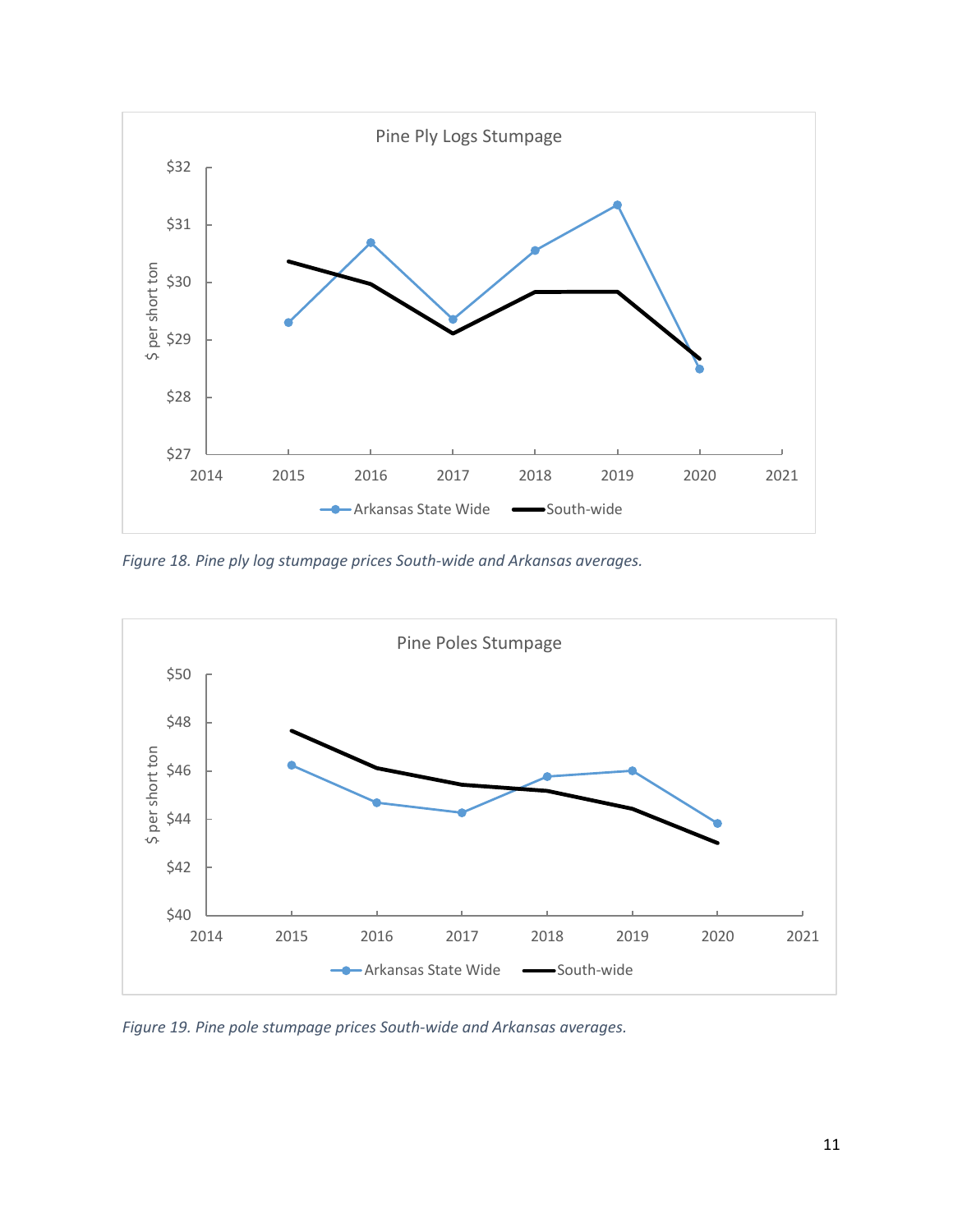

*Figure 20. Pine ply log stumpage prices in south and north Arkansas regions, 2019-2020.*



*Figure 21. Pine pole stumpage prices in south region, 2019-2020.*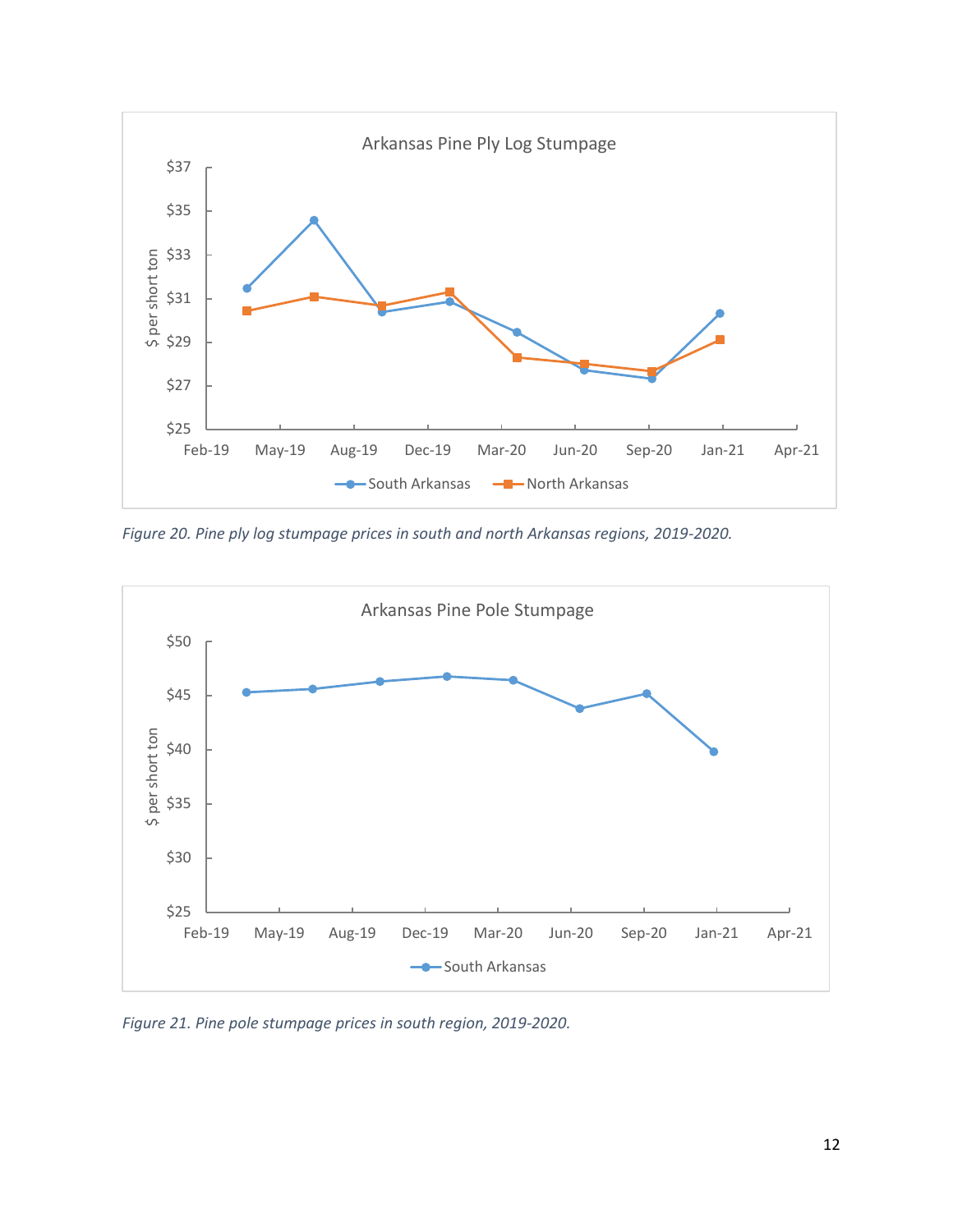Over the last five years, pine pulpwood prices in Arkansas have averaged \$2.66 less per ton than the South-wide average stumpage price (Figure 22). Pine pulpwood prices continue to reflect strong supply and weak demand in both Arkansas and South-wide (Figure 23). Regionally, pine pulpwood markets show very little difference between the northern and southern portions of the state (Figure 23). This reflects a very limited market for pine pulp in the north that typically only exists where lowcost transportation is available to southern paper mills.

Oak and hardwood stumpages prices remain substantially higher than pine prices (Figures 24-26). Historically, Arkansas stumpage prices for hardwoods have been higher than the South-wide average although in 2020, the gap in prices has declined, and the stumpage prices in Arkansas for hardwood pulp fell to match the South-wide average. Regionally within Arkansas, hardwood stumpages prices are very similar, and have dropped substantially since 2019 (Figures 27-29). Some of the hardwood price fluctuations observed in the past two years have been weather related, but the

economic impacts of the pandemic certainly slowed demand for hardwood stumpage in 2020 where production at Arkansas mills fell substantially. The growth of hardwood growing stock in the state continues to exceed demand and thus exerts a general downward pressure on stumpage prices. However, much of this growth is concentrated in lower quality logs and trees. Stumpage prices for quality red and white oak and ash should bring substantial premiums over the prices shown in Figures 24 and 25. Demand for pallets, and containers is trending upward with the economic recovery and increased durable goods shipments. Crosstie demand has changed very little in 2020, but demand appears stronger west of the Mississippi River.

**Cut and haul prices** averaged \$20.22 per ton across Arkansas for all classes of timber from 2015-2020. South wide, the cut-and-haul cost averaged \$19.93 per ton. Costs to harvest and transport roundwood in Arkansas did increase by 6.8% in 2020, compared to a 1.5% average increase in the same costs South-wide.



*Figure 22. Pine pulpwood stumpage prices in south and north Arkansas regions, 2019-2020.*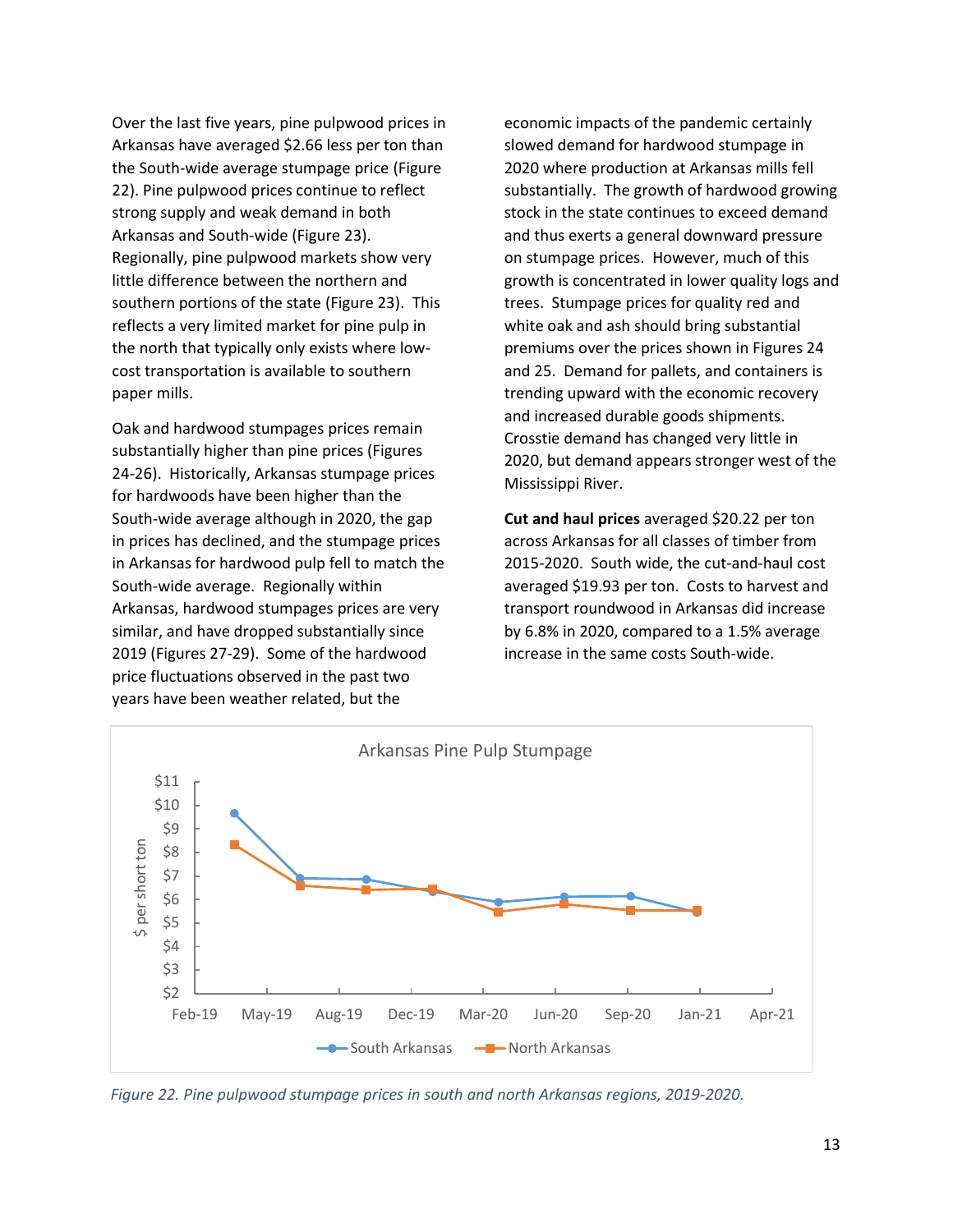

*Figure 23. Pine pulpwood stumpage prices South wide and Arkansas averages, 2019-2020.*



*Figure 24. Oak sawtimber stumpage prices South wide and Arkansas averages, 2019-2020.*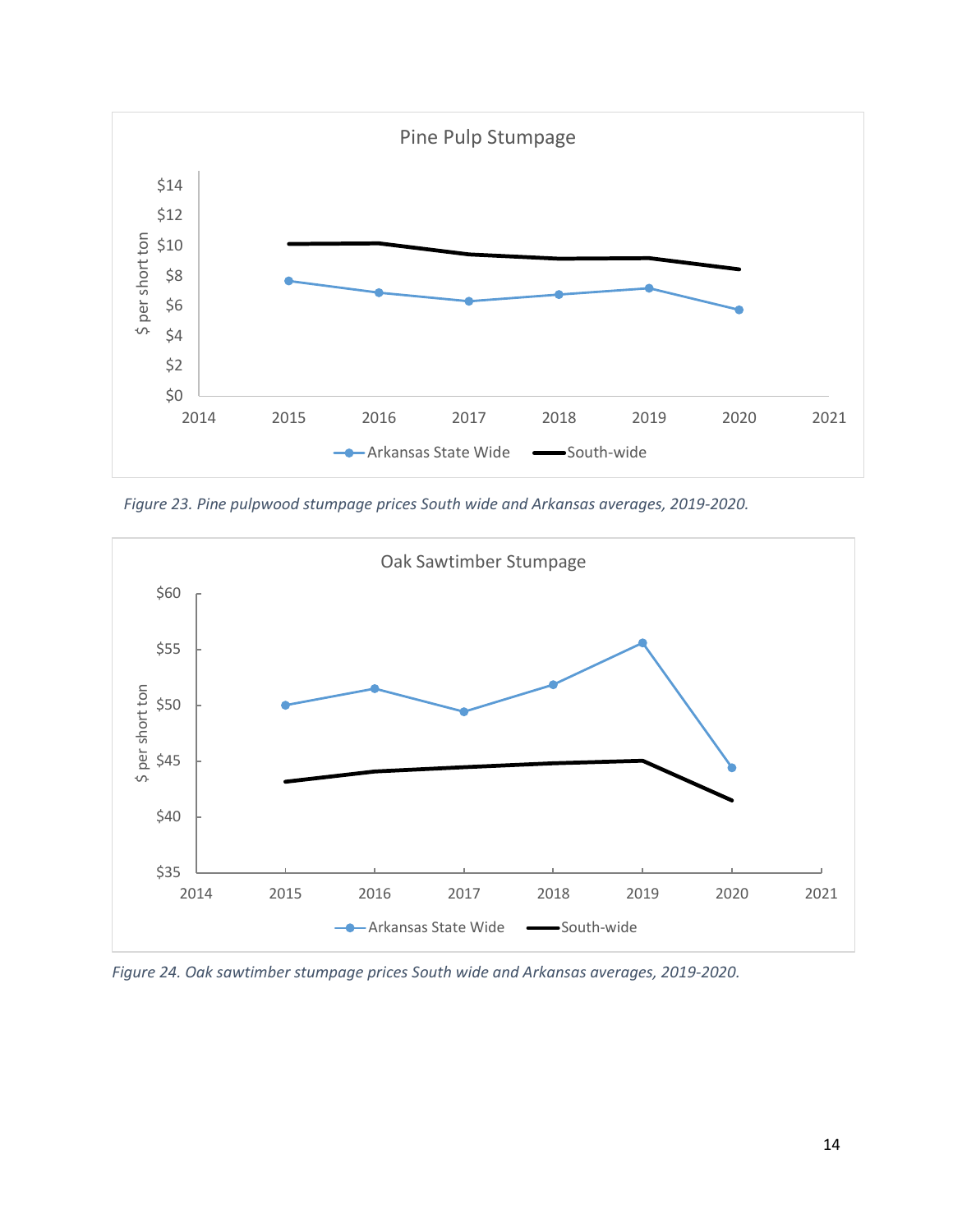

*Figure 25. Mixed hardwood sawtimber stumpage prices South wide and Arkansas averages, 2019-2020.*



*Figure 26. Hardwood stumpage prices South wide and Arkansas averages, 2019-2020.*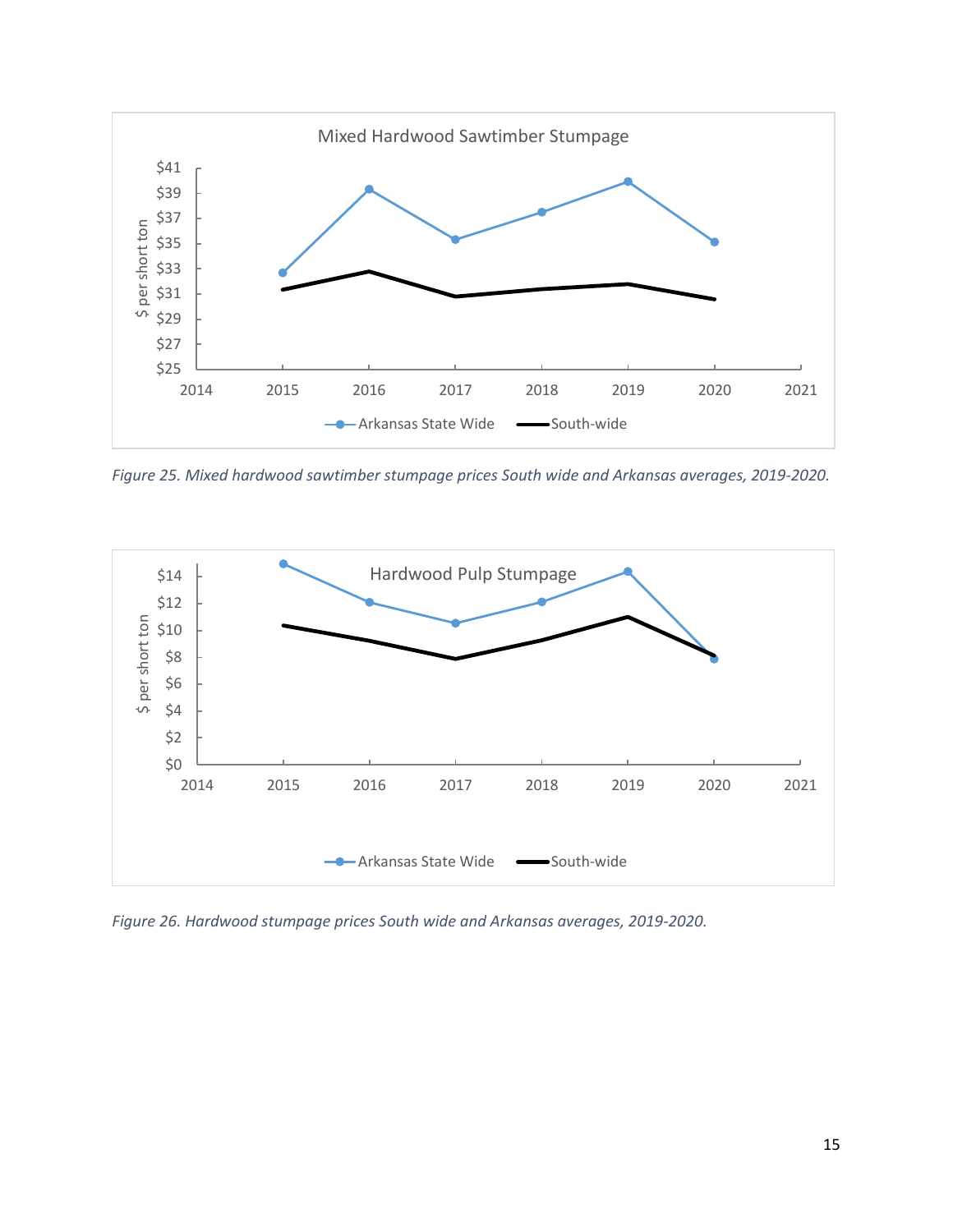

*Figure 27. Oak sawtinmber stumpage prices in south and north Arkansas regions, 2019-2020.*



*Figure 28.Hardwood sawtimber stumpage prices in south and north Arkansas regions, 2019-2020.*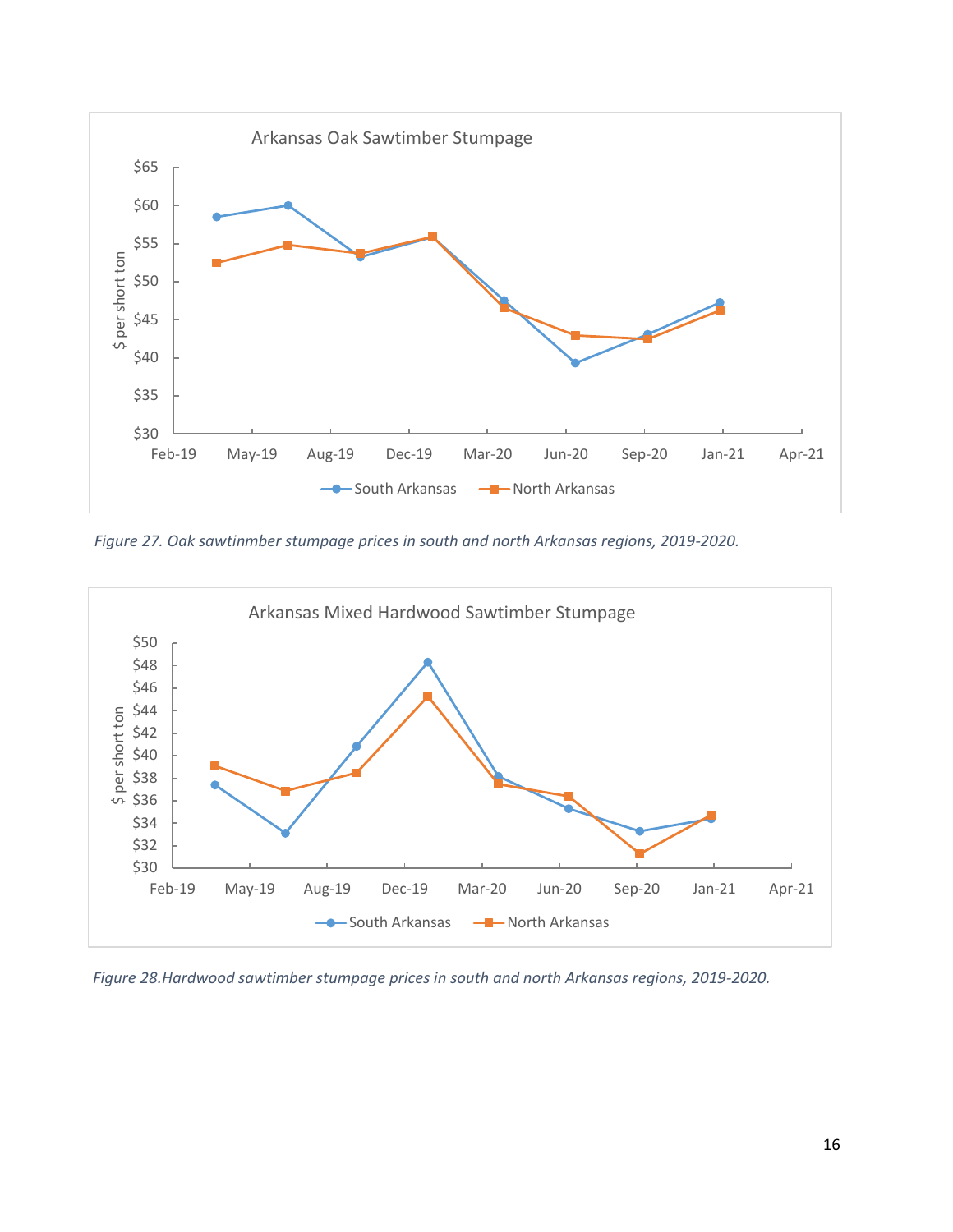

*Figure 29. Hardwood pulp stumpage prices in south and north Arkansas regions, 2019-2020.*

#### **5 Outlook for 2021 and 2022**

Wood pellets are source of renewable energy and they are produced from sawdust and ground woody materials. There will be a continued increase in the wood pellet market and the global market size is predicted to reach US\$23.604 billion in 2025. Standardized wood pellets provide a promising production potential, which bring a big rise of trade across the global. Wood pellets have numerous applications, which could boost the worldwide demand. One common application of wood pellets is being utilized as solid biofuel in automatic stoves and boilers. Industrial wood pellets could be used as a substitute for coal in power plant and reduce greenhouse gas emission. Implementation of the European Union Renewable Energy Directive is a promising indicator of global wood pellet market and as reported, around 6 million tons of wood pellets were traded between U.S. and EU member countries in 2018.

Woody biomass is a potential raw material to produce green energy in the forms of heat and electricity. Every year, a significant volume of wood biomass is removed throughout thinning

process or by natural disasters like hurricanes and tornados. Those woody materials and biomass is a huge source for green energy production. There is an increase awareness and acceptance of green energy among the public. According to the U.S. Energy Information Administration in latest Short-Term Energy Outlook on Sept. 9. The electricity generated from wood biomass is 12 billion kilowatt hours (kWh) in 2020 and this number will increase to 14.4 billion in 2021.

There will be a growth in the demanding of engineered timber with increasing investment and improvement of production facilities. For example, Structurlam Mass Timber Corporation announced further investments in their equipment and Magnolia Arkansas Cross Laminated Timber (CLT) facility will be qualified to produce commercial building products with the Timber Products certification. Those investments will increase specified timber demanding and bring about more job opportunities.

Paper markets and pulpwood demand by paper mills will remain relatively stable in 2021. With Green Bay Packaging increasing the use of virgin